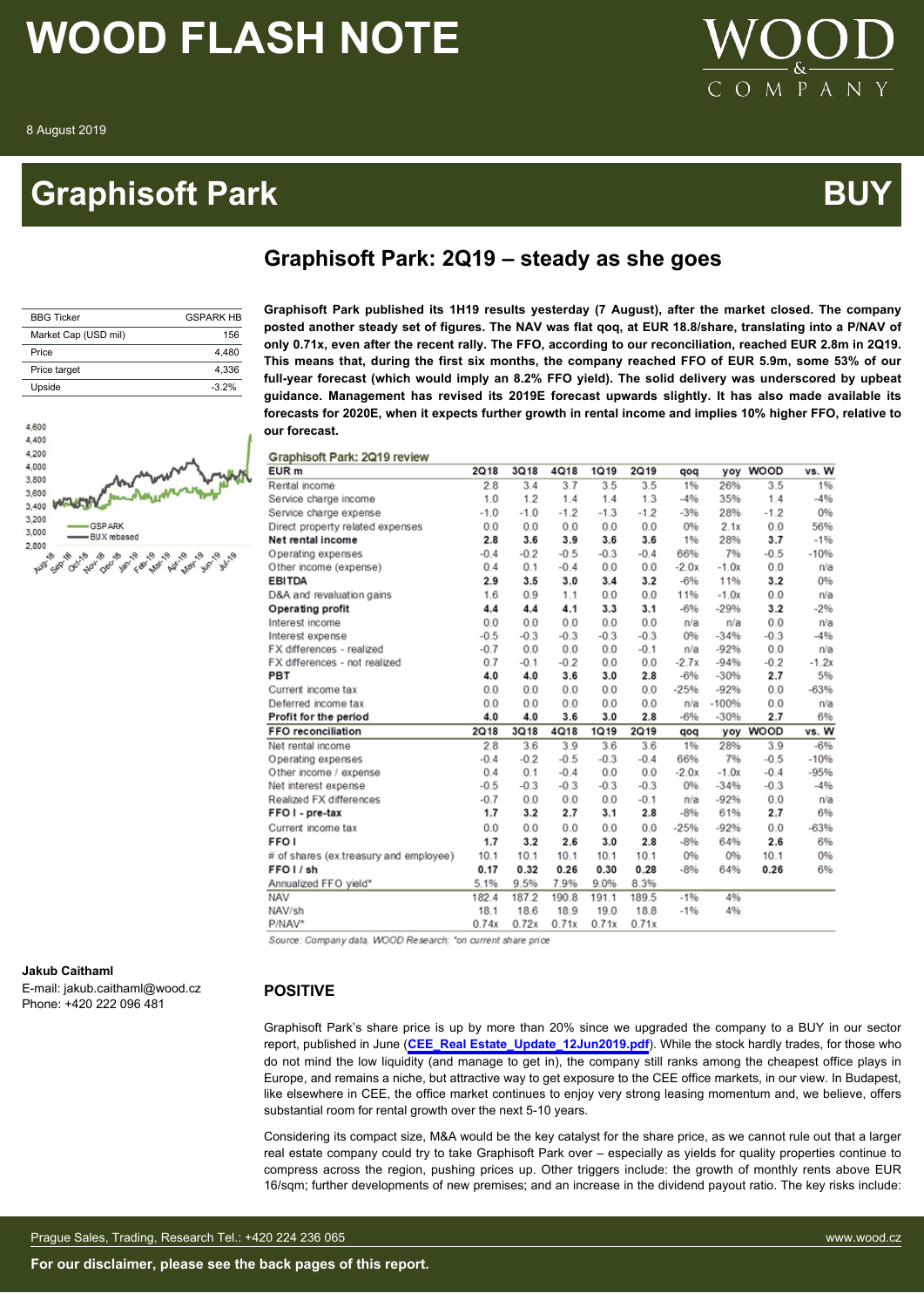

high tenant concentration; flooding; slower-than-expected progress with the decontamination of the northern development area; an economic downturn; FX fluctuations between the HUF and the EUR; oversupply on the office market; and an increase in capitalisation rates and borrowing costs.

Operationally, the key milestones achieved during the quarter were related to leasing. The company succeeded in renewing several lease contracts, which pushed up the occupancy to 97%, from 95% at the beginning of the year. Most notably, Microsoft, one of Graphisoft Park's key tenants renewed its lease contract (which was due to expire at the end of this year) for an additional five years. This improved the weighted average lease term to 5.1 years. We note that this includes a number of short, one-year leases, which the smaller companies regularly roll over. Perhaps a better metric to look at, when judging the longevity of the relationship between Graphisoft Park and its tenants, may be the average lease term spent at the Park: an impressive 12.3 years, as of the end of 2Q19.

| Graphisoft Park: revision of the management quidance for FY2019 |        |                   |        |
|-----------------------------------------------------------------|--------|-------------------|--------|
| EUR <sub>m</sub>                                                |        | 2019-old 2019-new | % diff |
| Rental revenue                                                  | 14     | 14.1              | 1%     |
| Other income (net)                                              | 0.4    | 0.4               | 0%     |
| Operating expense                                               | $-1.4$ | $-1.4$            | 0%     |
| <b>EBITDA</b>                                                   | 13.0   | 13.1              | $1\%$  |
| Depreciation                                                    | $-7.1$ | $-7.1$            | 0%     |
| <b>Operating profit</b>                                         | 5.9    | 6.0               | 2%     |
| Net interest expense                                            | $-1.2$ | $-1.2$            | $0\%$  |
| <b>Profit before tax</b>                                        | 4.7    | 4.8               | 2%     |
| Income tax expense                                              | 0.0    | 0.0               | n/a    |
| Net profit                                                      | 4.7    | 4.8               | 2%     |

Source: Company data, WOOD Research

\*old denotes the quidance published in 1Q19, new denotes the quidance published in 2Q19

Crapbic of Park: rectated management quidance ys our forecast

| EUR m                | 2019G  | 2019W  | % diff     | 2020G  | 2020W  | % diff |
|----------------------|--------|--------|------------|--------|--------|--------|
| Rental revenue       | 14.1   | 13.8   | 2%         | 14.5   | 13.8   | 5%     |
| Other income (net)   | 0.4    | 0.4    | 5%         | 0.3    | 0.4    | $-22%$ |
| Operating expense    | $-1.4$ | $-1.6$ | $-13%$     | $-1.5$ | $-1.6$ | $-8%$  |
| <b>EBITDA</b>        | 13.1   | 12.5   | 5%         | 13.3   | 12.5   | 6%     |
| Depreciation         | $-7.1$ | $-7.0$ | 1%         | $-7.1$ | $-7.0$ | 1%     |
| Operating profit     | 6.0    | 5.5    | 9%         | 6.2    | 5.5    | 13%    |
| Net interest expense | $-1.2$ | $-1.4$ | $-13%$     | $-1.1$ | $-1.4$ | $-20%$ |
| Profit before tax    | 4.8    | 3.8    | 26%        | 5.1    | 3.8    | 34%    |
| Income tax expense   | 0.0    | 0.0    | n/a        | 0.0    | 0.0    | n/a    |
| Net profit           | 4.8    | 3.8    | <b>26%</b> | 5.1    | 3.8    | 34%    |

ny data, WOOD Research; \* G denotes the guidance of Graphisoft Park, W denotes WOOD's es

#### Graphisoft Park: GLA of the park at 82k sqm, monthly rents at EUR 15/sqm

|                         | 4015   | 4Q16   | 4Q17   | 1Q18   | 2Q18   | 3Q18   | 4Q18   | 1Q19   | 2Q19   |
|-------------------------|--------|--------|--------|--------|--------|--------|--------|--------|--------|
| Occupancy               | 98%    | 100%   | 99%    | 99%    | 97%    | 95%    | 95%    | 96%    | 97%    |
| Area/GLA* (sqm)         | 59.000 | 59.000 | 67.000 | 68.000 | 72,000 | 82.000 | 82.000 | 82.000 | 82,000 |
| Rental income (EUR m)   | 2.34   | 2.38   | 2.87   | 2.86   | 2.82   | 3.44   | 3.70   | 3.51   | 3.54   |
| Monthly rents (EUR/sam) | 13.5   | 13.5   | 14.4   | 14.2   | 13.5   | 14.7   | 15.8   | 14.9   | 14.8   |

Source: Company data, WOOD Research

"We have retrospectively adjusted the area between 4Q15 and 4Q17 in order to roughly reflect the different reporting Each year, we increased the area by 6k sqm, which is the difference between the 1Q18 GLA and the 1Q18 "Area" Graphisoft Park reported previously.

|                                                                                                                |           |             | Price       | <b>12M PT</b> | <b>Upside/</b> | Mcap       | 3M ADTV          |      | FFO yield (%) |      | Div. yield (%) |            | P/BV(x) |            | <b>ROE (%)</b> | 5Y FFO<br><b>CAGR</b> |
|----------------------------------------------------------------------------------------------------------------|-----------|-------------|-------------|---------------|----------------|------------|------------------|------|---------------|------|----------------|------------|---------|------------|----------------|-----------------------|
|                                                                                                                |           |             | (LCU)       | (LCU)         | downside       | (EUR m)    | EUR <sub>m</sub> | '19E | '20E          | '19E | '20E           | '19E       | '20E    | '19E       | '20E           | (%)                   |
| <b>Graphisoft Park</b>                                                                                         |           | <b>BUY</b>  | 4,360       | 4,336         | $-1%$          | 142        | 0.0              | 8.3  | 8.2           | 5.4  | 5.4            | 0.68       | 0.67    | 6.1        | 5.6            | 2.2                   |
| Immofinanz                                                                                                     |           | <b>HOLD</b> | 24.15       | 25.0          | 3%             | 2.707      | 4.7              | 4.5  | 4.7           | 3.7  | 3.8            | 0.85       | 0.85    | 3.8        | 4.0            | 15.0                  |
| S Immo                                                                                                         |           | <b>SELL</b> | 19.52       | 18.7          | $-4%$          | 1.306      | 1.9              | 5.0  | 5.1           | 3.7  | 3.8            | 1.05       | 1.02    | 5.5        | 5.3            | 4.2                   |
| CA Immo                                                                                                        |           | <b>HOLD</b> | 32.1        | 34.3          | 7%             | 3,172      | 2.8              | 3.8  | 4.1           | 3.0  | 3.3            | 1.04       | 0.99    | 4.1        | 4.2            | 13.9                  |
| Atrium                                                                                                         |           | <b>HOLD</b> | 3.65        | 3.59          | $-2%$          | 1.379      | 0.8              | 7.0  | 7.4           | 7.4  | 7.4            | 0.77       | 0.78    | 5.4        | 5.7            | $-2.5$                |
| <b>GTC</b>                                                                                                     |           | <b>BUY</b>  | 9.24        | 11.09         | 20%            | 1,038      | 0.3              | 7.1  | 7.4           | 4.6  | 4.8            | 0.93       | 0.90    | 6.8        | 6.8            | 7.5                   |
| <b>NEPI Rockcastle</b>                                                                                         |           | <b>BUY</b>  | 7.85        | 8.416         | 7%             | 4,450      | 5.5              | 7.2  | 7.3           | 7.1  | 6.7            | 1.14       | 1.12    | 8.2        | 8.3            | 1.0                   |
| Globalworth                                                                                                    |           | <b>BUY</b>  | 9.25        | 10.8          | 17%            | 1,793      | 1.2              | 6.1  | 6.3           | 6.0  | 6.6            | 1.05       | 1.02    | 6.7        | 6.5            | 14.6                  |
| <b>CEE RE Universe</b>                                                                                         |           |             |             |               |                |            |                  | 5.8  | 6.1           | 5.1  | 5.2            | 0.98       | 0.96    | 5.8        | 5.8            | 7.7                   |
| Source: Bloomberg, WOOD Research (we calculate all the forward looking multiples using WOOD estimates)<br>Year | <b>BV</b> |             |             |               |                |            |                  |      |               |      |                |            |         |            |                |                       |
|                                                                                                                |           |             | <b>BVPS</b> | Net LTV       | E quity        | <b>FFO</b> | <b>FFOPS</b>     |      | <b>FFOROE</b> | P/BV |                | <b>FFO</b> |         | <b>DPS</b> |                | Div. Yield            |
|                                                                                                                | (EURm)    |             | (EUR)       |               | ratio          | $(EUR$ m)  | (EUR)            |      |               |      |                | vield      |         | (EUR)      |                |                       |
| 2016                                                                                                           | 24        |             | 2.3         | 65%           | 30%            | 7.2        | 0.71             |      | 31.1%         | 3.4x |                | 9.0%       |         | 0.25       |                | 3.2%                  |
| 2017                                                                                                           | 26        |             | 2.6         | 69%           | 25%            | 8.5        | 0.84             |      | 34.3%         | 4.3x |                | 7.5%       |         | 0.30       |                | 2.6%                  |
| 2018                                                                                                           | 168       |             | 16.6        | 28%           | 67%            | 9.9        | 0.98             |      | 10.2%         | 0.7x |                | 9.0%       |         | 0.64       |                | 5.9%                  |
| 2019F                                                                                                          | 197       |             | 19 R        | 23%           | 70%            | 1111       | 110              |      | 6.1%          | 0.7x |                | 8.3%       |         | 0.72       |                | 5.4%                  |

 $1,10$ 

 $1.10$ 

5.6%

5.5%

 $0.7x$ 

 $0.7<sub>2</sub>$ 

8.2%

8.2%

 $0.72$ 

0.71

5.4%

5.3%

ansus

2021E

 $201$ 

 $20<sub>5</sub>$ 

 $200$ 

20.3

22%

21%

70%

71%

 $11.1$ 

 $11.1$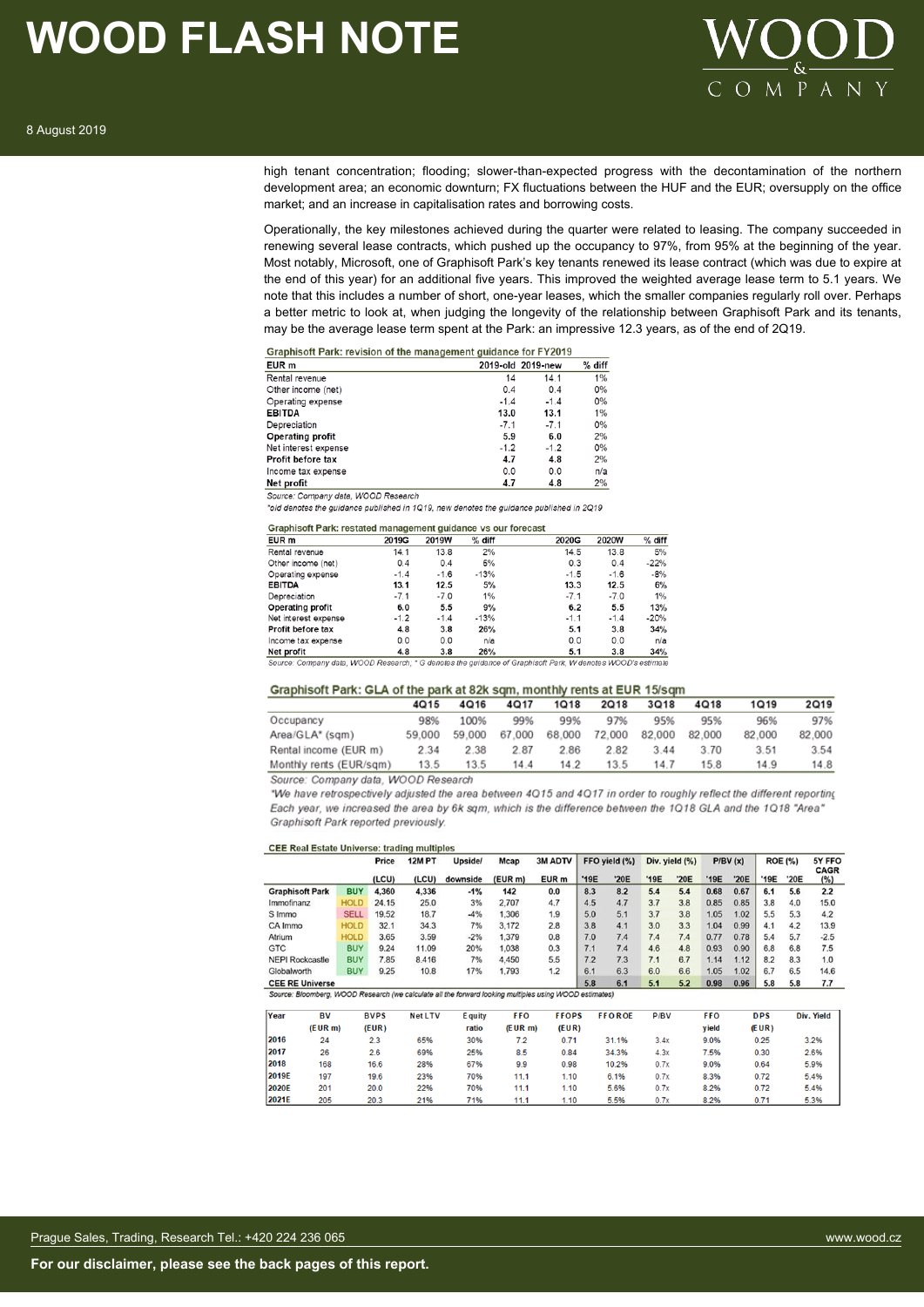

8 August 2019

#### **DISCLAIMER**

#### **Important Disclosures**

This investment research is published by WOOD & Company Financial Services, a.s. ("WOOD&Co") and/or one of its branches who are authorised and regulated by the Czech National Bank (CNB) as Home State regulator and in Poland by the Polish Financial Supervision Authority (KNF), in Slovakia by the National Bank of Slovakia (NBS), in Italy by the Companies and Stock Exchange Commisssion (CONSOB) and in the UK by the Financial Conduct Authority (FCA) as Host State regulators.

*This research/commentary was prepared by the assignment of Budapest Stock Exchange Ltd. (registered seat: 1054 Budapest, Szabadság tér 7. Platina torony I. ép. IV. emelet; company registration number: 01-10-044764, hereinafter: BSE) under the agreement which was concluded by and between BSE and WOOD & Company Financial Services, a.s. (registered seat: námstí Republiky 1079/1a, 110 00 Praha 1, Czech Republic; company registration number: 265 03 808, hereinafter: Investment Service Provider).*

BSE shall not be liable for the content of this research/commentary, especially for the accuracy and completeness of the information therein and for the forecasts and conclusions; the Service Provider shall be solely liabl *these. The Service Provider is entitled to all copyrights regarding this research/commentary however BSE is entitled to use and advertise/spread it but BSE shall not modify its content.*

*This research/commentary shall not be qualified as investment advice specified in Point 9 Section 4 (2) of Act No. CXXXVIII of 2007 on Investment Firms and Commodity Dealers and on the Regulations Governing their Activities. Furthermore, this document shall not be qualified as an offer or call to tenders for the purchase, sale or hold of the financial instrument(s) concerned by the research/commentary.*

This investment research was completed on 07/08/2019 at 23:00 CET and disseminated on 08/08/2019 at 07:40 CET.

| WOOD&Co's rating and price target history for Graphisoft Park in the preceeding 12-month period: |        |      |                  |  |  |  |  |
|--------------------------------------------------------------------------------------------------|--------|------|------------------|--|--|--|--|
| Date                                                                                             | Rating | Date | n.               |  |  |  |  |
| 12/06/2019                                                                                       | BUY    |      | <b>HUF 4.336</b> |  |  |  |  |

The meanings of recommendations made in WOOD&Co's investment research are as follows:

**BUY:** The stock is expected to generate total returns of over 15% during the next 12 months as measured by the price target.

**HOLD:** The stock is expected to generate total returns of 0-15% during the next 12 months as measured by the price target.

**SELL:** The stock is expected to generate a negative total return during the next 12 months as measured by the price target.

RESTRICTED: Financial forecasts, and/or a rating and/or a price target is restricted from disclosure owing to Compliance or other regulatory/legal considerations such as a blackout period or a conflict of interest.

NOT RATED: Suspension of rating after 30 consecutive weekdays where the current price vis-à-vis the price target has been out of the range dictated by the current BUY/HOLD/SELL rating.

**COVERAGE IN TRANSITION**: Due to changes in the Research team, the disclosure of a stock's rating and/or price target and/or financial information are temporarily suspended.

As of the end of the last calendar quarter, the proportion of all WOOD&Co's investment research vis-à-vis the proportion of subject companies that were investment banking clients over the previous 12 months is as follows:

|                                 | <b>BUY</b> | <b>HOLD</b> | <b>SELL</b> | Restricted | <b>NOT RATED</b> | Coverage in transition |
|---------------------------------|------------|-------------|-------------|------------|------------------|------------------------|
| <b>Equity Research Coverage</b> | 49%        | 44%         | co.<br>o%   |            | n.a              | $\frac{1}{2}$          |
| <b>IB Clients</b>               |            |             | n.a.        |            | n.a              | n.a.                   |

Any prices of financial instruments quoted in this investment research are taken as of the previous day's market close on the home market unless otherwise stated

Details of the methodologies used to determine WOOD&Co's price targets and risk assessment related to the achievement of the targets are outlined throughout the most recent substantive report/note on the subject company.

It should be assumed that the risks and valuation methodology presented in daily news or flash notes, and not changing WOOD&Co's estimates or ratings, are as set out in the most recent substantive research report/note on the subject company and can be found on our website at **[https://research.wood.com](https://research.wood.com/)**.

WOOD&Co's policy is to update investment research as it deems appropriate, based on developments in the subject company, sector or market that may have a material impact on the views or opinions stated in the investment research.

#### **WOOD Research Disclosures (as of 8 August 2019)**

| Company                           | <b>Disclosures</b>      |
|-----------------------------------|-------------------------|
| <b>Alior Bank</b>                 | 5                       |
| AmRest                            | 5                       |
| ANY Security Printing Company PLC | 5                       |
| Banca Transilvania                | 5                       |
| <b>Bank Handlowy</b>              | 5                       |
| <b>Bank Millennium</b>            | 5                       |
| <b>Bank of Cyprus</b>             | $\overline{4}$          |
| <b>Bank of Georgia</b>            | 6                       |
| <b>Benefit Systems</b>            | $\overline{\mathbf{2}}$ |
| Bogdanka                          | 5                       |
| <b>BRD</b>                        | 5                       |
| <b>Bucharest Stock Exchange</b>   | 5                       |
| Santander Bank Polska             | 5                       |
| ccc                               | 5                       |
| <b>CD Projekt</b>                 | 5                       |
| CEZ                               | 5                       |
| Clech                             | 5                       |
| CME                               | 5                       |
| <b>Cyfrowy Polsat</b>             | 5                       |
| Dino                              | 5                       |
| <b>DO&amp;CO</b>                  | 5                       |
| Electrica                         | 5                       |
| Enea                              | 5                       |
| Energa                            | 5                       |
| <b>Erste Group Bank</b>           | 5                       |
| Eurobank                          | $\overline{4}$          |
| Eurocash                          | 2, 4, 5                 |
| Famur                             | 1, 2, 3                 |
| Fortuna                           | 5                       |
| <b>Fondul Proprietatea</b>        | 4, 5                    |
| <b>Getin Noble Bank</b>           | 5                       |
| <b>Graphisoft Park</b>            | 5                       |
| GTC                               | 5                       |
| <b>ING BSK</b>                    | 5                       |
| <b>Inter Cars</b>                 | 5                       |
| <b>JSW</b>                        | 5                       |
| Kazatomprom                       | 5                       |
| Kernel                            | 5                       |
| Kety                              | 5                       |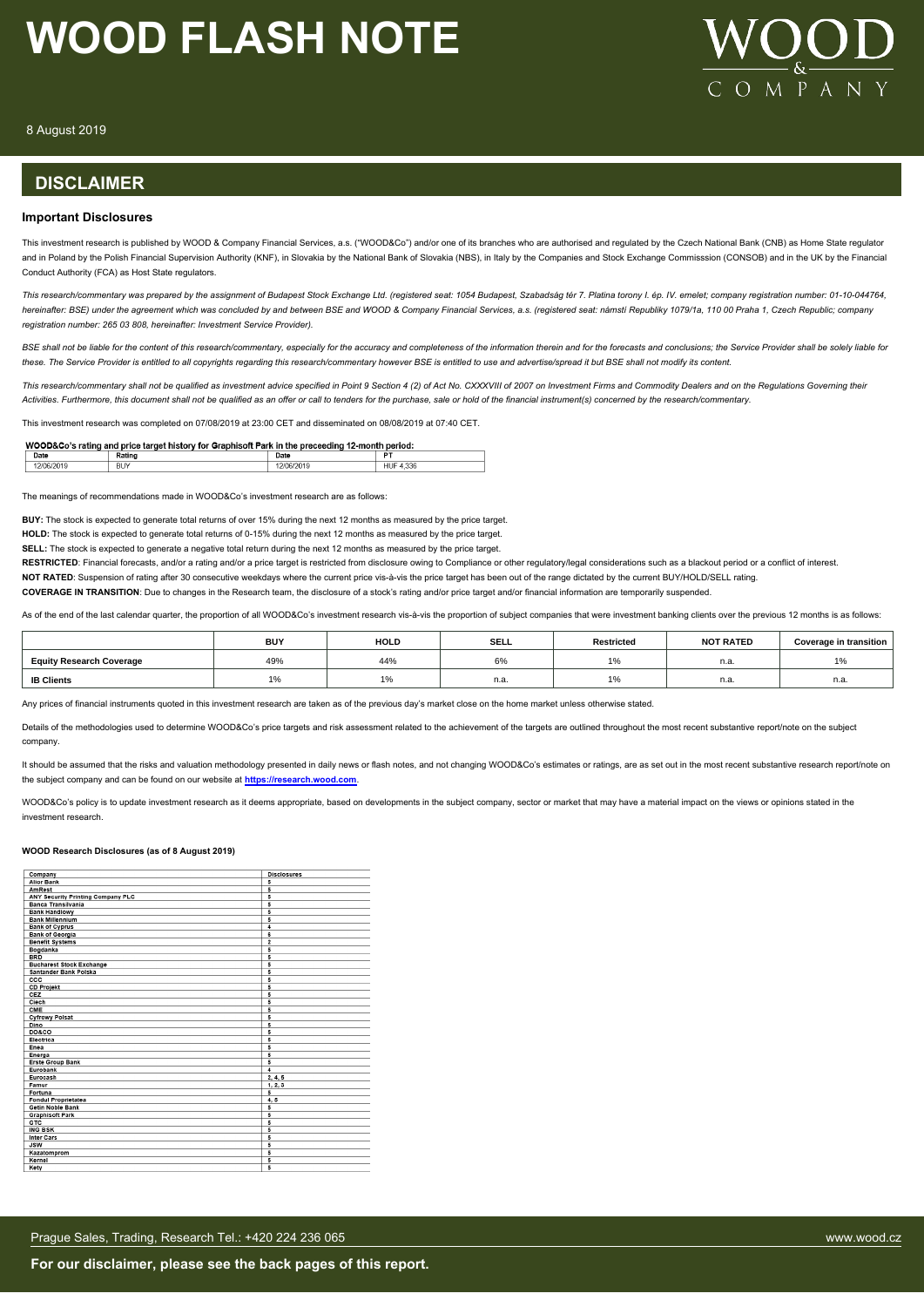

#### 8 August 2019

| <b>KGHM</b>                         | 5          |
|-------------------------------------|------------|
| Kofola CS                           | 1, 2, 3, 5 |
| Komercni                            | 4,5        |
| Kruk                                | 5          |
| Lotos                               | 5          |
| LPP                                 | 5          |
| mBank                               | 5          |
| MedLife                             | 2.4        |
| <b>MONETA Money Bank</b>            | 5          |
| <b>NLB Group</b>                    | 1, 2, 3    |
| O2 Czech Republic                   | 4,5        |
| <b>OMV Petrom</b>                   | 5          |
| Orange PL                           | 5          |
| Pekao                               | 4.5        |
| PGE                                 | 5          |
| <b>PGNIG</b>                        | 5          |
| <b>Philip Morris CR</b>             | 5          |
| PKN Orlen                           | 5          |
| PKO BP                              | 4,5        |
| PKP Cargo                           | 5          |
| <b>Purcari Wineries</b>             | 4          |
| PZU                                 | 4.5        |
| Romgaz                              | 5          |
| Santander Bank Polska               | 5          |
| <b>Siauliu Bankas</b>               | 4,6        |
| $SIF-1$                             | 2, 4       |
| Tauron                              | 5          |
| Transelectrica                      | 5          |
| Transgaz                            | 5          |
| the company when who through a com- |            |

#### **Description**

- The company currently is, or in the past 12 months was, a client of WOOD & Co or any of its affiliates for the provision of corporate finance/investment banking services.
- In the past 12 months, WOOD & Co or any of its affiliates have received compensation for corporate finance/investment banking services from the company.
- In the past 12 months, WOOD & Co or any of its affiliates have been lead manager or co-lead manager of a publicly disclosed offer of the company's financial instruments
- 4 In the past 12 months, WOOD & Co or any of its affiliates have acted as broker to the company
- 5 WOOD & Co or any of its affiliates are market maker(s) or liquidity provider(s) in relation to financial instruments of the company.
- 6 In the past 12 months, WOOD & Co or any of its affiliates have provided to the company any services set out in Sections A and B or Annex I to the Directive 2014/65/EU of the European Parliament and of the Council, other than services listed under points 1, 3, 4 or 5 above, or received compensation for such services from the company.
- 7 The authoring analyst or any individual involved in the preparation of this investment research have purchased/received shares in the company prior to a public offering of those shares; and the price at which they were acquired along with the date of acquisition are disclosed above.
- 8 The authoring analyst or any individual involved in the preparation of this investment research has a direct ownership position in securities issued by the company.
- A partner, director, officer, employee or agent of WOOD & Co and its affiliates, or a member of his/her household, is an officer, or director, or serves as an advisor or board member of the company.
- 10 WOOD & Co or its affiliates hold a net long or short position exceeding the threshold of 0,5% of the total issued share capital of the company, calculated in accordance with Artcle3 of Regulation (EU) No 236/2012 and with Chapters III and IV of Commission Delegated Regulation (EU) No 918/2012.
- 11 The company owns more than 5% of the total issued share capital in WOOD & Co or any of its affiliates.

The authoring analysts who are responsible for the preparation of this investment research have received (or will receive) compensation based upon (among other factors) the overall profits of WOOD&Co, which includes corporate finance/investment banking, sales and trading and principal trading revenues. However, such authoring analysts have not received, and will not receive, compensation that is directly based upon or linked to one or more specific activities, or to recommendations contained in the investment research. One factor in equity research analyst compensation is arranging corporate access events/meetings between institutional clients and the management teams of covered companies (with the company management being more likely to participate when the analyst has a positive view of the company).

WOOD&Co and its affiliates may have a corporate finance/investment banking or other relationship with the company that is the subject of this investment research and may trade in any of the designated investments mentioned herein either for their own account or the accounts of their clients, in good faith or in the normal course of market making. Accordingly, WOOD&Co or their affiliates, principals or employees (other than the authoring analyst(s) who prepared this investment research) may at any time have a long or short position in any such designated investments, related designated investments or in options, futures or other derivative instruments based thereon.

WOOD&Co manages conflicts of interest arising as a result of preparation and publication of research through its use of internal databases, notifications by the relevant employees and Chinese Walls as monitored by Compliance. For further details, please see our website at **https://www.wood.cz/mifid-information/**.

The information contained in this investment research has been compiled by WOOD&Co from sources believed to be reliable, but (with the exception of the information about WOOD&Co) no representation or warranty, express or implied, is made by WOOD&Co, its affiliates or any other person as to its fairness, accuracy, completeness or correctness. WOOD&Co has not independently verified the facts, assumptions, and estimates contained herein. All estimates, opinions and other information contained in this investment research constitute WOOD&Co' judgement as of the date of this investment research, are subject to change without notice and are provided in good faith but without legal responsibility or liability.

WOOD&Co salespeople, traders, and other professionals may provide oral or written market commentary or trading strategies to our clients and our proprietary trading desk that reflect opinions that are contrary to the opinions expressed in this investment research. WOOD&Co's affiliates, proprietary trading desk and investing businesses may make investment decisions that are inconsistent with the recommendations or views expressed in this investment research.

This investment research is provided for information purposes only and does not constitute or form part of an offer or invitation or solicitation to engage in investment activity or to buy or sell any designated investments discussed herein in any jurisdiction. As a result, the designated investments discussed in this investment research may not be eligible for offer or sale in some jurisdictions. This investment research is not, and under no circumstances should be construed as, a solicitation to act as a securities broker or dealer in any jurisdiction by any person or company that is not legally permitted to carry on the business of a securities broker or dealer in that jurisdiction.

This investment research is prepared for general circulation to WOOD&Co's clients and does not have regard to the investment objectives, financial situation or particular needs of any particular person. Investors should consider this report as only a single factor in making their investment decision and obtain advice based on their own individual circumstances before making an investment decision. To the fullest extent<br>permitted by

#### **For United Kingdom or European Residents:**

This investment research is only for persons who are eligible counterparties or professional clients within the meaning of Directive 2014/65/EU of the European Parliament and of the Cpinsil of 15 May 2014 on markets in financial instruments and amending Directive 2002/92/EC and Directive 2011/61/EU and is exempt from the general restrictions in section 21 of the Financial Services and Markets Act 2000 (or any analogous legislation) on the communication of invitations or inducements to engage in investment activity on the grounds that it is being distributed in the United Kingdom only to persons of a kind described in Article 19(5) (Investment Professionals) and 49(2) (High Net Worth companies, unincorporated associations etc) of the Financial Services and Markets Act 2000 (Financial Promotion) Order 2005 (as amended). It is not intended to be distributed or passed on, directly or indirectly, to any other class of persons. This material is not for distribution in the United Kingdom or Europe to retail clients, as defined under the rules of the Financial Conduct Authority.

#### **For United States Residents:**

This investment research distributed in the United States by WOOD&Co, and in certain instances by Brasil Plural Securities LLC ("Brasil Plural"), a U.S registered broker dealer, only to "major U.S. institutional investors", as defined under Rule 15a-6 promulgated under the U.S. Securities Exchange Act of 1934, as amended, and as interpreted by the staff of the U.S. Securities and Exchange Commission ("SEC"). This investment research is not intended for use by any person or entity that is not a major U.S institutional investor. If you have received a copy of this research and are not a major U.S institutional investor, you are instructed not to read, rely on or reproduce the contents hereof, and to destroy this research or return it to WOOD&Co or to Brasil Plural. Analyst(s) preparing this report are employees of WOOD&Co who are resident outside the United States and are not associated persons or employees of any U.S. registered broker-dealer. Therefore the analyst(s) are not be subject to Rule 2711 of the Financial Industry Regulatory Authority ("FINRA") or to Regulation AC adopted by SEC which, among other things, restrict communications with a subject company, public appearances and personal trading in securities by a research analyst. Any major U.S Institutional investor wishing to effect transactions in any securities referred to herein or options thereon should do so by contacting a representative of Brasil Plural. Brasil Plural is a broker-dealer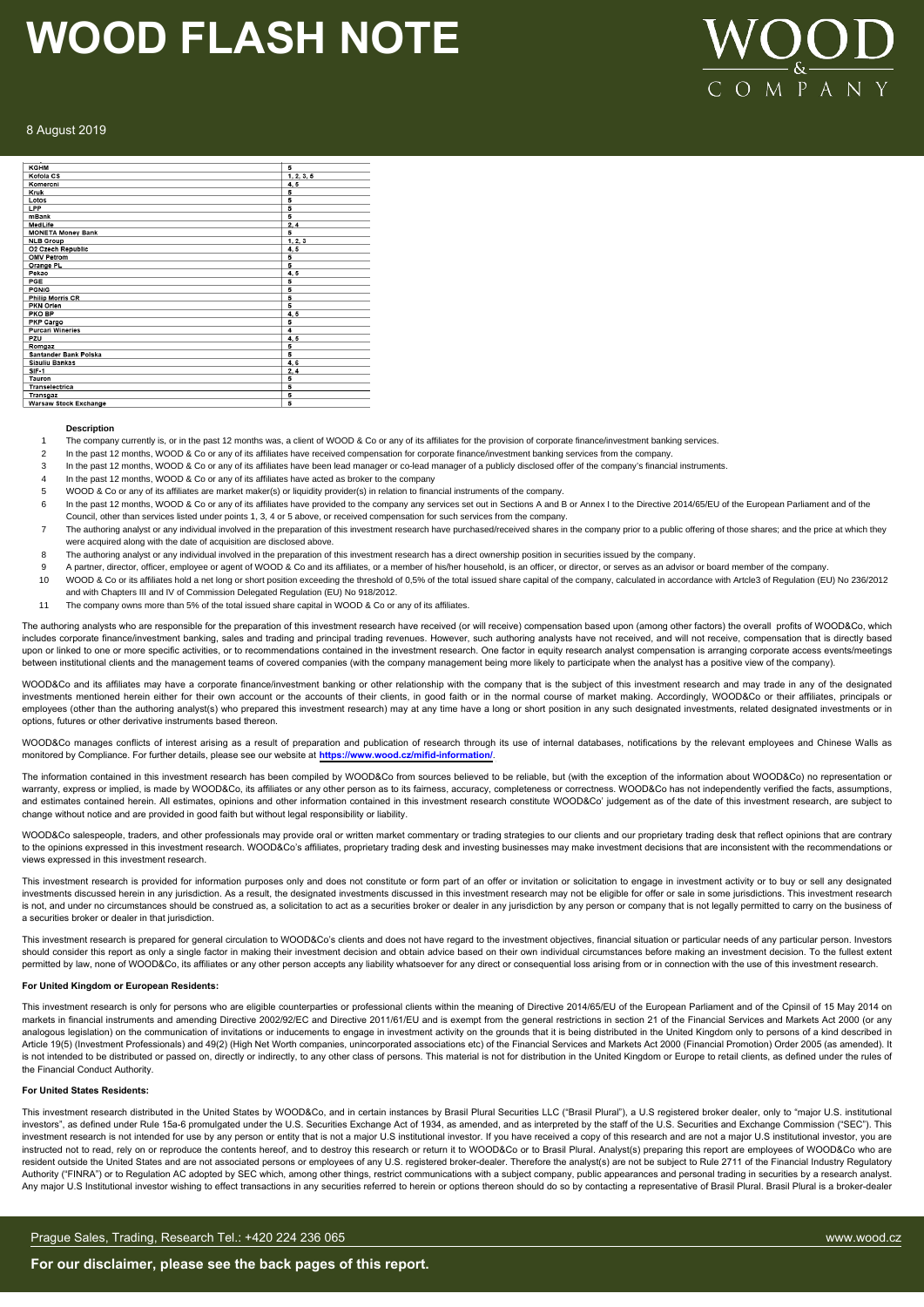

#### 8 August 2019

registered with the SEC and a member of FINRA and the Securities Investor Protection Corporation. Its address is 545 Madison Avenue, 8th Floor, New York, NY 10022 and its telephone number is 212-388-5613. WOOD&Co is not affiliated with Brasil Plural or any other U.S registered broker-dealer.